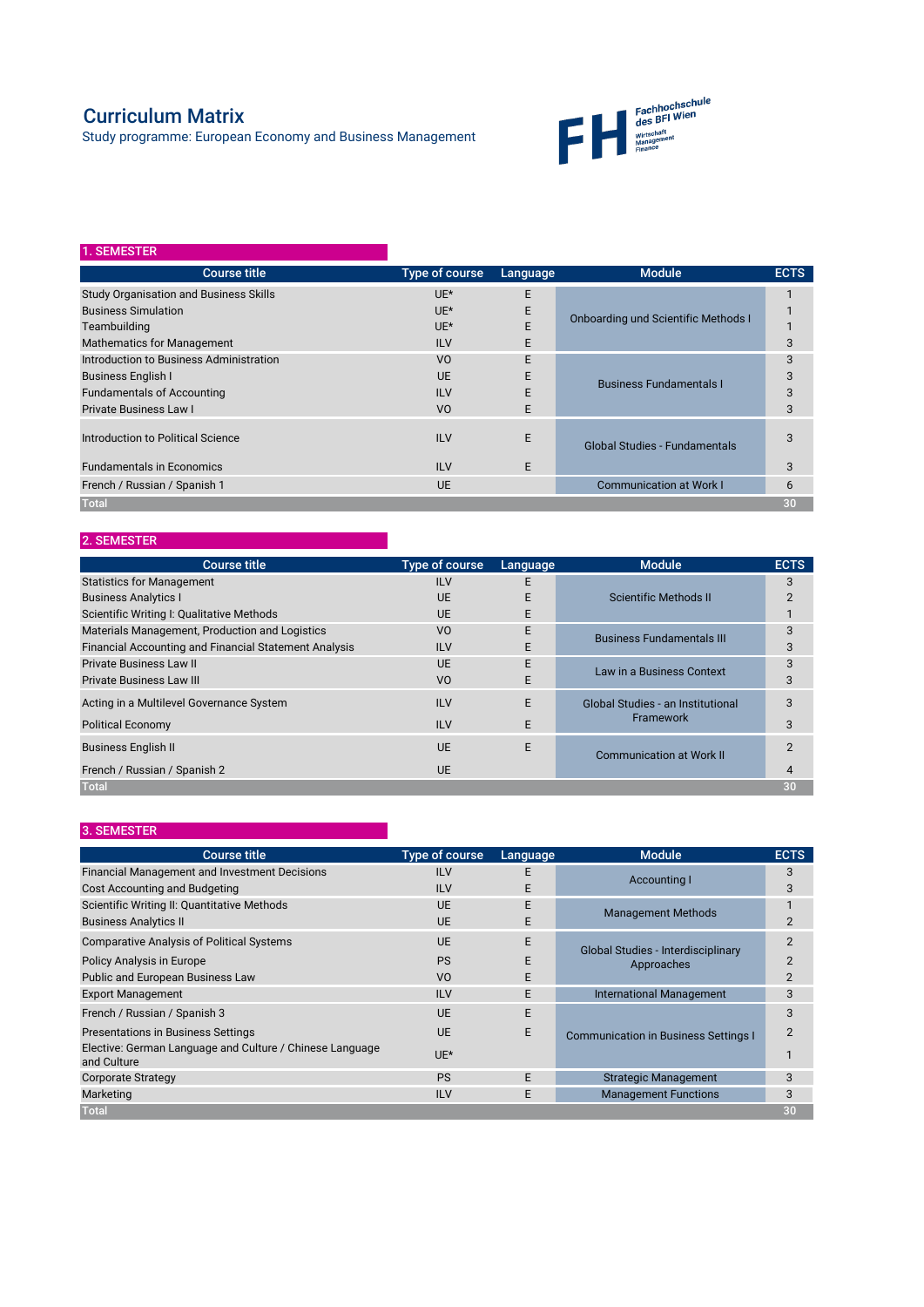| 4. SEMESTER                                                         |                       |          |                                              |                |
|---------------------------------------------------------------------|-----------------------|----------|----------------------------------------------|----------------|
| <b>Course title</b>                                                 | <b>Type of course</b> | Language | <b>Module</b>                                | <b>ECTS</b>    |
| <b>Business Analytics III</b>                                       | <b>UE</b>             | E        | <b>Strategic Management</b>                  | 3              |
| <b>HR Management</b>                                                | <b>ILV</b>            | E        | <b>Management Functions</b>                  | 3              |
| <b>Economic Policy</b>                                              | <b>ILV</b>            | E        | <b>Applied Global Studies</b>                | $\overline{4}$ |
| Russia as a Global Player                                           | V <sub>O</sub>        | F.       |                                              | 2              |
| French / Russian / Spanish 4                                        | <b>UE</b>             |          |                                              | 3              |
| <b>Meetings and Negotiations</b>                                    | <b>UF</b>             | E        | <b>Communication in Business Settings II</b> | $\overline{2}$ |
| Field Trip I                                                        | $UE*$                 | E        |                                              | $\mathbf{1}$   |
| <b>Project Management</b>                                           | <b>ILV</b>            | E        | <b>Management Methods</b>                    | 3              |
| <b>Intercultural Management and Diversity</b>                       | <b>UE</b>             | F        | <b>International Management</b>              | 3              |
| <b>Elective Controlling, Risk &amp; Finance</b>                     |                       |          |                                              |                |
| Cost Management (German)                                            | <b>ILV</b>            | D        | Controlling, Risk & Finance I                | 3              |
| <b>Company Valuation (German)</b>                                   | <b>ILV</b>            | D        |                                              | 3              |
| <b>Elective Business in a Global Economy</b>                        |                       |          |                                              |                |
| Internationalisation and Location Theory                            | <b>ILV</b>            | E        | <b>Business in a Global Economy I</b>        | 3              |
| <b>Emerging Market Development</b>                                  | <b>ILV</b>            | E        |                                              | 3              |
| <b>Elective Law and Politics in an International Setting</b>        |                       |          |                                              |                |
| Group Law and Valuation (German)                                    | <b>ILV</b>            | D        | Law and Politics in an International         | 3              |
| Criminal Business Law (German)                                      | <b>ILV</b>            | D        | Setting I                                    | 3              |
| <b>Elective Business Development</b>                                |                       |          |                                              |                |
| <b>Startup Management</b>                                           | <b>ILV</b>            | Е        |                                              | 4              |
| <b>Early Stage Financing</b>                                        | <b>ILV</b>            | E        | <b>Business Development I</b>                | $\overline{2}$ |
| <b>Elective Social Entrepreneurship</b>                             |                       |          |                                              |                |
| Public, Social and Cooperative Economy                              | <b>UE</b>             | E        |                                              | $\overline{2}$ |
| <b>Sustainability and Profit</b>                                    | <b>ILV</b>            | F        | Social Entrepreneurship I                    | $\overline{2}$ |
| Interest Groups in National and International Governance<br>Regimes | <b>UE</b>             | Е        |                                              | $\overline{2}$ |
| <b>Total</b>                                                        |                       |          |                                              | 30             |

| <b>5. SEMESTER</b>                                           |                |          |                                                |                |
|--------------------------------------------------------------|----------------|----------|------------------------------------------------|----------------|
| <b>Course title</b>                                          | Type of course | Language | <b>Module</b>                                  | <b>ECTS</b>    |
| Integration Management with ERP Systems                      | <b>UE</b>      | E        | <b>Information Management</b>                  | 3              |
| <b>Operational Information Systems</b>                       | V <sub>O</sub> | E        |                                                | 3              |
| <b>International Accounting</b>                              | <b>ILV</b>     | E        | Accounting II & International Relations        | 3              |
| International Macroeconomics                                 | <b>ILV</b>     | E        |                                                | 3              |
| <b>Bachelor Thesis Part 1</b>                                | <b>SE</b>      | E        | <b>Scientific Focus I</b>                      | 5              |
| Scientific Writing III: Academic Writing                     | <b>UE</b>      | E        |                                                |                |
| French / Russian / Spanish 5                                 | <b>UE</b>      |          | <b>Communication in International Settings</b> | 3              |
| <b>English Business Skills for Management</b>                | UF             | E        |                                                | $\overline{2}$ |
| <b>Global Collaboration and Networking</b>                   | <b>UE</b>      | Е        |                                                |                |
| <b>Elective Controlling, Risk &amp; Finance</b>              |                |          |                                                |                |
| <b>Business Analytics IV (German)</b>                        | <b>UE</b>      | D        |                                                | $\overline{2}$ |
| Special Forms of Financing (German)                          | <b>ILV</b>     | D        | Controlling, Risk & Finance II                 | $\overline{2}$ |
| Corporate Risk Management (German)                           | <b>ILV</b>     | D        |                                                | 2              |
| <b>Elective Business in a Global Economy</b>                 |                |          |                                                |                |
| New Work                                                     | ILV            | E        | Business in a Global Economy II                | 4              |
| European Labour Law                                          | <b>UE</b>      | E        |                                                | 2              |
| <b>Elective Law and Politics in an International Setting</b> |                |          |                                                |                |
| Politics and the Constitution (German)                       | <b>ILV</b>     | D        | Law and Politics in an International           | 3              |

| International Politics and Security (German) | <b>ILV</b> | D | Setting II                     | 3  |
|----------------------------------------------|------------|---|--------------------------------|----|
| <b>Elective Business Development</b>         |            |   |                                |    |
| <b>New Business</b>                          | <b>ILV</b> |   | <b>Business Development II</b> | າ  |
| <b>Business Development Project</b>          | <b>PS</b>  |   |                                | 4  |
| <b>Elective Social Entrepreneurship</b>      |            |   |                                |    |
| <b>Collaborative Economy</b>                 | <b>ILV</b> |   | Social Entrepreneurship II     | 3  |
| Society and Economy                          | <b>ILV</b> |   |                                | 3  |
| <b>Total ECTS</b>                            |            |   |                                | 30 |